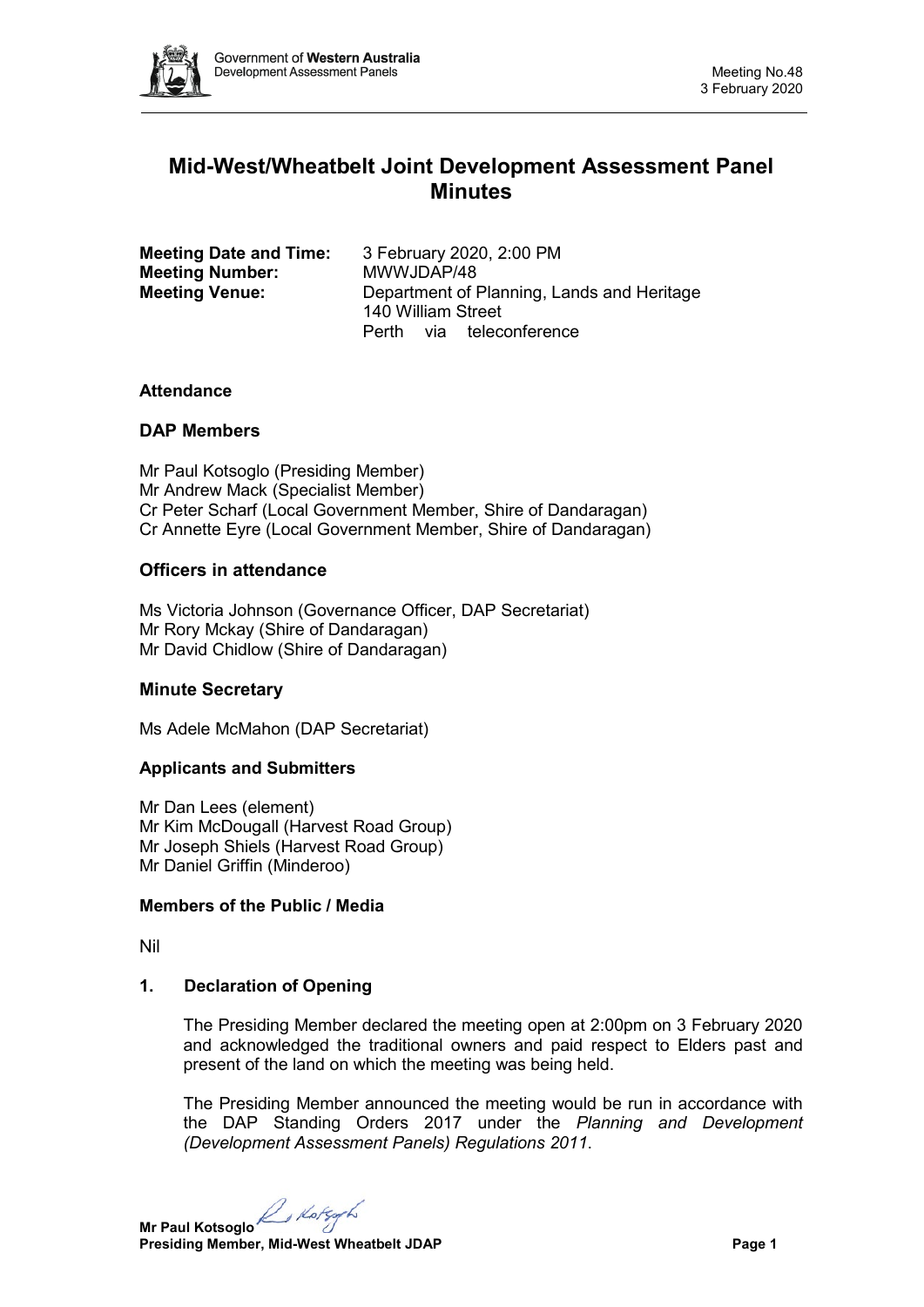

The Presiding Member advised that in accordance with Section 5.16 of the DAP Standing Orders 2017 which states *'A person must not use any electronic, visual or audio recording device or instrument to record the proceedings of the DAP meeting unless the Presiding Member has given permission to do so.',* the meeting would not be recorded.

# **2. Apologies**

Ms Jacqueline Jurmann (Deputy Presiding Member)

#### **3. Members on Leave of Absence**

Nil

# **4. Noting of Minutes**

DAP members noted that signed minutes of previous meetings are available on the [DAP website.](https://www.dplh.wa.gov.au/about/development-assessment-panels/daps-agendas-and-minutes)

#### **5. Declaration of Due Consideration**

All members declared that they had duly considered the documents.

#### **6. Disclosure of Interests**

DAP Member, Mr Paul Kotsoglo, declared an impartiality interest in item 8.1. Mr Kotsoglo received a telephone call from Mr Tom Puddy who is employed by the organisation responsible for the application. Mr Puddy advised the contact was made to establish the process for making a presentation to the JDAP. Mr Kotsoglo advised Mr Puddy that it was inappropriate to have a conversation regarding the application as he is the Presiding Member. No further contact has been made.

In accordance with section 6.2 and 6.3 of the DAP Standing Orders 2017, the Deputy Presiding Member determined that the member listed above, who had disclosed an impartiality interest, was permitted to participate in the discussion and voting on the item.

# **7. Deputations and Presentations**

- **7.1** Mr Dan Lees (element) addressed the DAP in support of the application at Item 8.1 and responded to questions from the panel.
- **7.2** Mr Kim McDougall (Harvest Road Group) addressed the DAP in support of the application at Item 8.1 and responded to questions from the panel.
- **7.3** Mr Daniel Griffin (Minderoo) and Mr Joseph Shiels (Harvest Road Group) responded to questions from the panel.
- **7.4** Officers of the Shire of Dandaragan addressed the DAP in relation to the application at Item 8.1 and responded to questions.

**Mr Paul Kotsoglo**<br>Presiding **Contract Contract** Presiding Contract Presiding Contract Presiding Contract Presiding Contract Presiding Contract Presiding Contract Presiding Contract Presiding Contract Presiding Contract Pr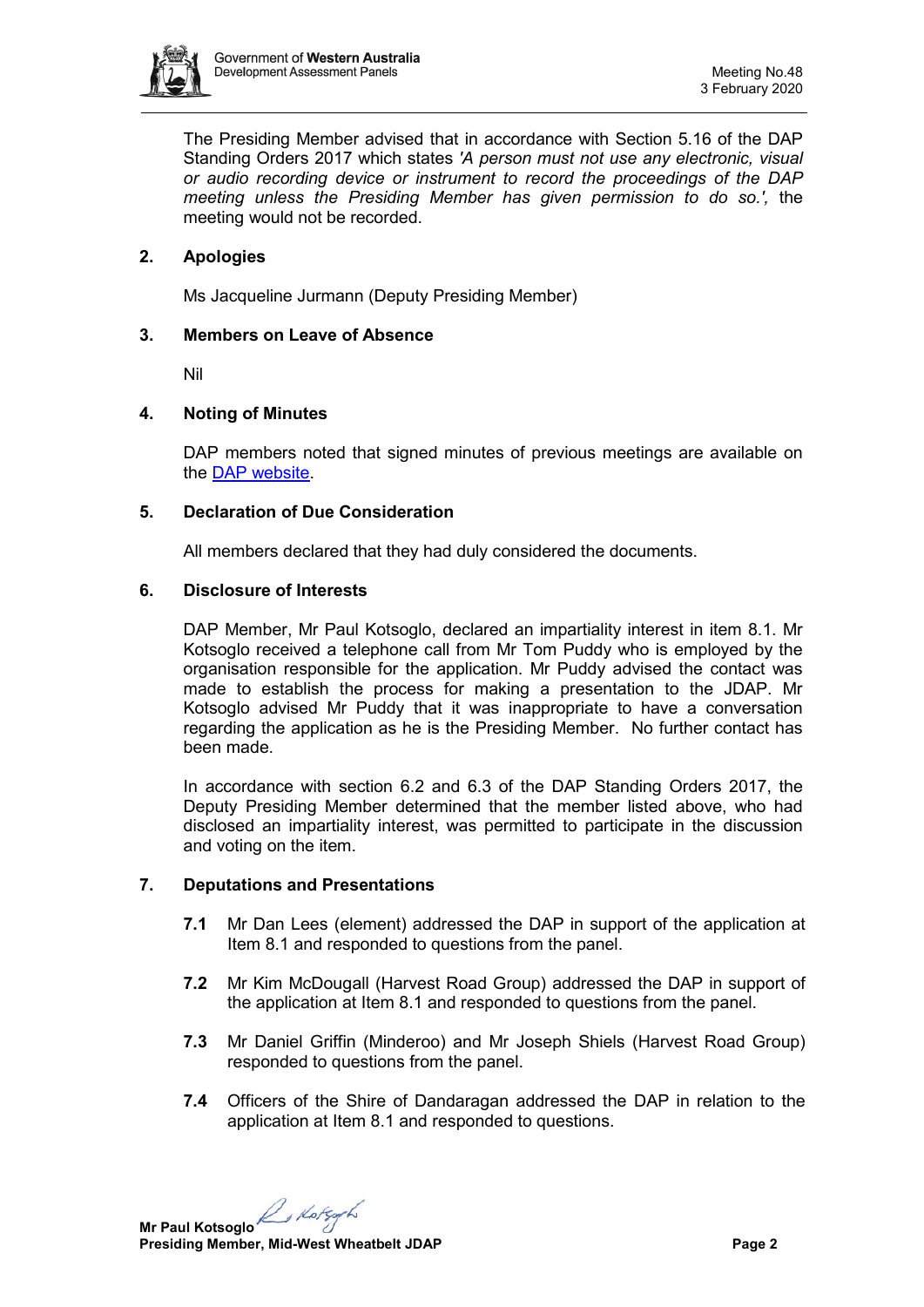

# **8. Form 1 – Responsible Authority Reports – DAP Application**

| 8.1 | <b>Property Location:</b>              | Lot 3559 (No. 1131), Lots 102 and 103 (No.<br>1271), Boundary Road, and Lot 3556 (No. 1707)<br>Barberton Road West, Yathroo |
|-----|----------------------------------------|-----------------------------------------------------------------------------------------------------------------------------|
|     | <b>Development Description:</b>        | Intensive Cattle Feeding Facility                                                                                           |
|     | Applicant:<br>Owner:                   | <b>Element Advisory Pty Ltd</b><br>Harvest Road Groy Pty Ltd; Koojan Downs Pty                                              |
|     |                                        | Ltd Greg Harvey                                                                                                             |
|     | Responsible Authority:<br>DAP File No: | Shire of Dandaragan<br>DAP/19/01691                                                                                         |

# **REPORT RECOMMENDATION**

**Moved by:** Cr Peter Scharf **Seconded by:** Cr Annette Eyre

That the Midwest Wheatbelt JDAP resolves to:

**Approve** DAP Application reference DAP/19/01691 and accompanying plans (attachment 1) in accordance with Clause 68 of Schedule 2 (Deemed Provisions) of the *Planning and Development (Local Planning Schemes) Regulations 2015*, and the provisions of the Clause 3.3.3 of the *Shire of Dandaragan Local Planning Scheme No. 7,* subject to the following conditions.

#### **Conditions**

- 1. The land use and development shall be in accordance with the approved plans and specifications unless otherwise conditioned by this approval.
- 2. The endorsed plans shall not be modified or altered without the prior written approval of either the Shire of Dandaragan or the Midwest Wheatbelt JDAP in accordance with Regulation 17 of the *Planning and Development (Development Assessment Panels) Regulations 2011.*
- 3. The use when established shall at all times comply with the definition of 'animal husbandry – intensive (cattle feedlot)' contained within the *Shire of Dandaragan Local Planning Scheme No.7.*
- 4. This approval is for Stage 1 and 2 of the development with the maximum head of cattle not to exceed 40,000 at any one time.
- 5. The development at all times shall comply with the Works Approval Application prepared by EDC Engineers that was submitted with the development application and the future environmental management strategy and environmental management plans to be developed under this application, to the satisfaction of the local government. This is not limited to, but specific mention is made to the management and mitigation strategies, and contingency measures applicable to:
	- a. construction management;
	- b. wastewater effluent management;
	- c. solid waste management;
	- d. odour management;
	- e. fire management; and
	- f. environmental monitoring and reporting.

B Kotso

**Mr Paul Kotsoglo Presiding Member, Mid-West Wheatbelt JDAP Page 3**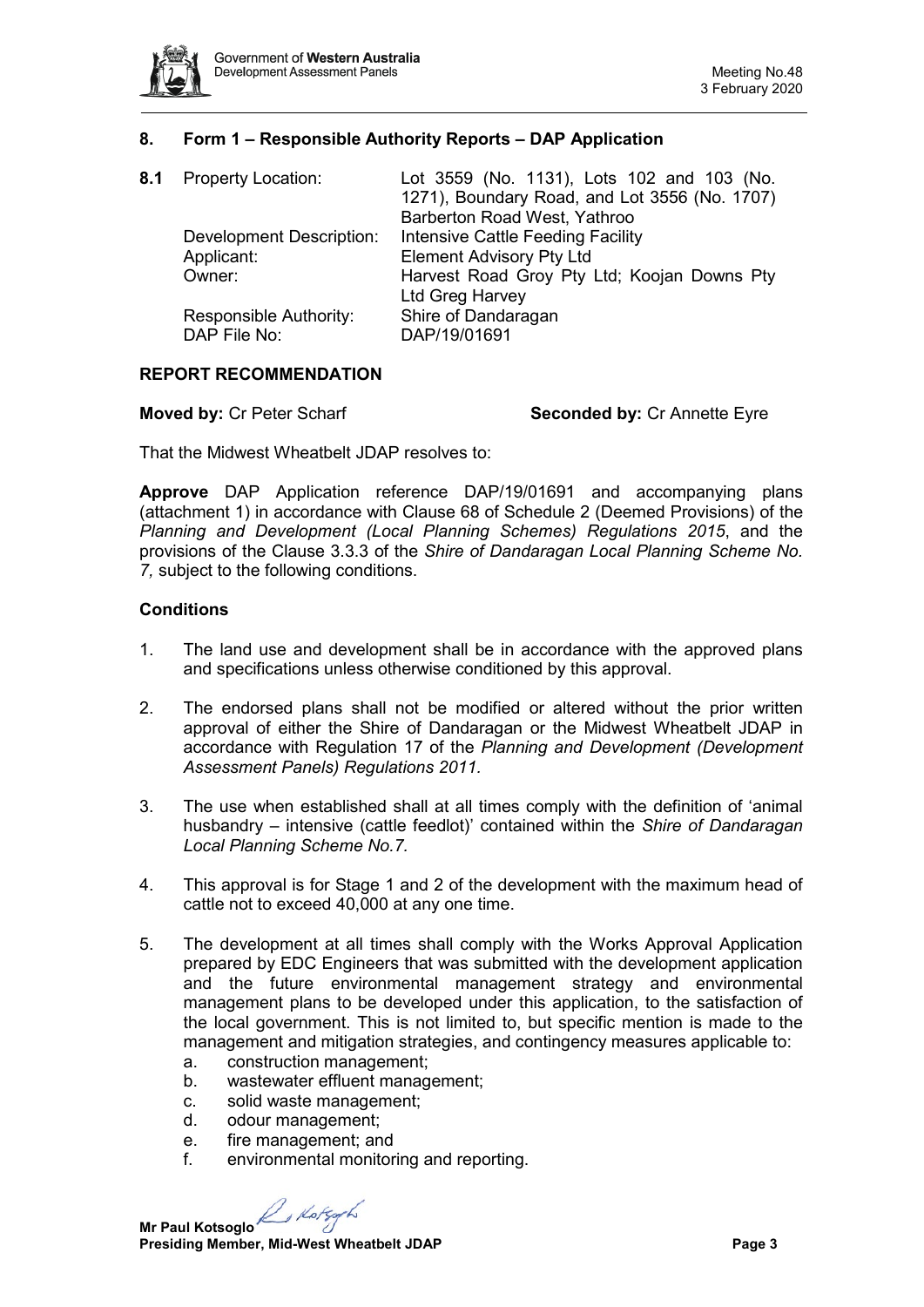

- 6. Prior to commencement of the use, crossovers, access and egress to the subject site and any associated road works shall be located and constructed to the satisfaction of the local government and include all necessary drainage and signage. Costs applicable to the construction of the access point/s onto the site and any related issues shall be borne by the proponent.
- 7. Prior to the commencement of the use, the road upgrades denoted in the Traffic Impact Assessment submitted by Roadswest Engineering Group are to be undertaken to the satisfaction of the responsible local government and Main Roads WA (where applicable). The apportionment of costs and responsibility for the road upgrades shall be agreed with the Shire of Dandaragan, on the advice of the responsible local government and Main Roads WA (where applicable).
- 8. A report detailing all activities and tonnages of livestock and materials transported to and from the facility for the financial year ending 30 June is to be submitted to each local government by 31 July each year.
- 9. The transportation of materials, goods and commodities to and from the development shall be conducted so that dust emissions have minimal impact on the locality.

# **Advice Notes**

- 1. This is a development approval only. The applicant / landowner is advised that it is their responsibility to ensure that the proposed development complies with all other applicable legislation, local laws, licensing requirements and/or legal agreements that may relate to the development.
- 2. It is advised that the cattle feedlot should at all times comply with the *Biosecurity & Agriculture (Stable Fly) Management Plan 2013* in order to minimise the effects of stable flies on the community.
- *3.* The design and operation of the cattle feedlot is to be generally in accordance with the *National Guidelines for Beef Cattle Feedlots in Australia* and *National Beef Cattle Feedlot Environmental Code of Practice.*

#### **AMENDING MOTION 1**

**Moved by: Mr Andrew Mack <b>Seconded by:** Cr Peter Scharf

That condition 5 be amended to read as follows:

*Prior to the commencement of the use, the applicant shall supply, to the satisfaction of the responsible local government authority the following plans;*

*The development at all times shall comply with the Works Approval Application prepared by EDC Engineers that was submitted with the development application and the future environmental management strategy and environmental management plans to be developed under this application, to the satisfaction of the local government. This is not limited to, but specific mention is made to the management and mitigation strategies, and contingency measures applicable to:*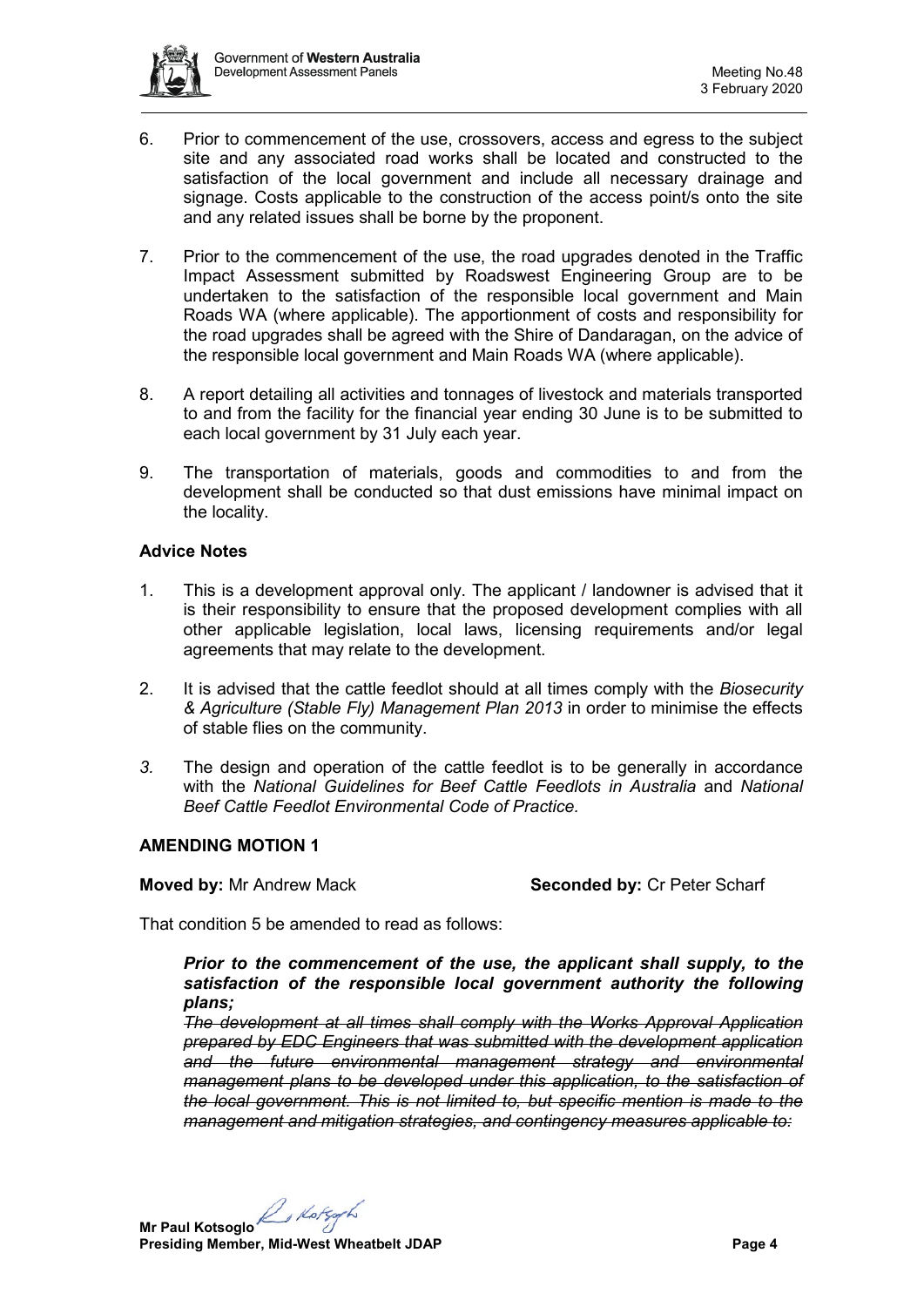

- *a. construction management plan;*
- *b. nutrient and irrigation management plan (including wastewater effluent management);*
- *c. solid waste management plan;*
- *d. air quality management plan (including dust and odour management);*
- *e. fire management plan; and*
- *f. environmental monitoring and reporting plan*

*for approval by the responsible authority, on the advice of the relevant state government agency.*

#### **The Amending Motion was put and CARRIED UNANIMOUSLY.**

**REASON:** The JDAP did not consider Condition 5 as originally drafted met the legal requirements for the condition to be valid. The condition was reworded by the JDAP to meet the intent and the legal requirements of the condition.

#### **REPORT RECOMMENDATION (AS AMENDED)**

That the Midwest Wheatbelt JDAP resolves to:

**Approve** DAP Application reference DAP/19/01691 and accompanying plans (attachment 1) in accordance with Clause 68 of Schedule 2 (Deemed Provisions) of the *Planning and Development (Local Planning Schemes) Regulations 2015*, and the provisions of the Clause 3.3.3 of the *Shire of Dandaragan Local Planning Scheme No. 7,* subject to the following conditions.

#### **Conditions**

- 1. The land use and development shall be in accordance with the approved plans and specifications unless otherwise conditioned by this approval.
- 2. The endorsed plans shall not be modified or altered without the prior written approval of either the Shire of Dandaragan or the Midwest Wheatbelt JDAP in accordance with Regulation 17 of the *Planning and Development (Development Assessment Panels) Regulations 2011.*
- 3. The use when established shall at all times comply with the definition of 'animal husbandry – intensive (cattle feedlot)' contained within the *Shire of Dandaragan Local Planning Scheme No.7.*
- 4. This approval is for Stage 1 and 2 of the development with the maximum head of cattle not to exceed 40,000 at any one time.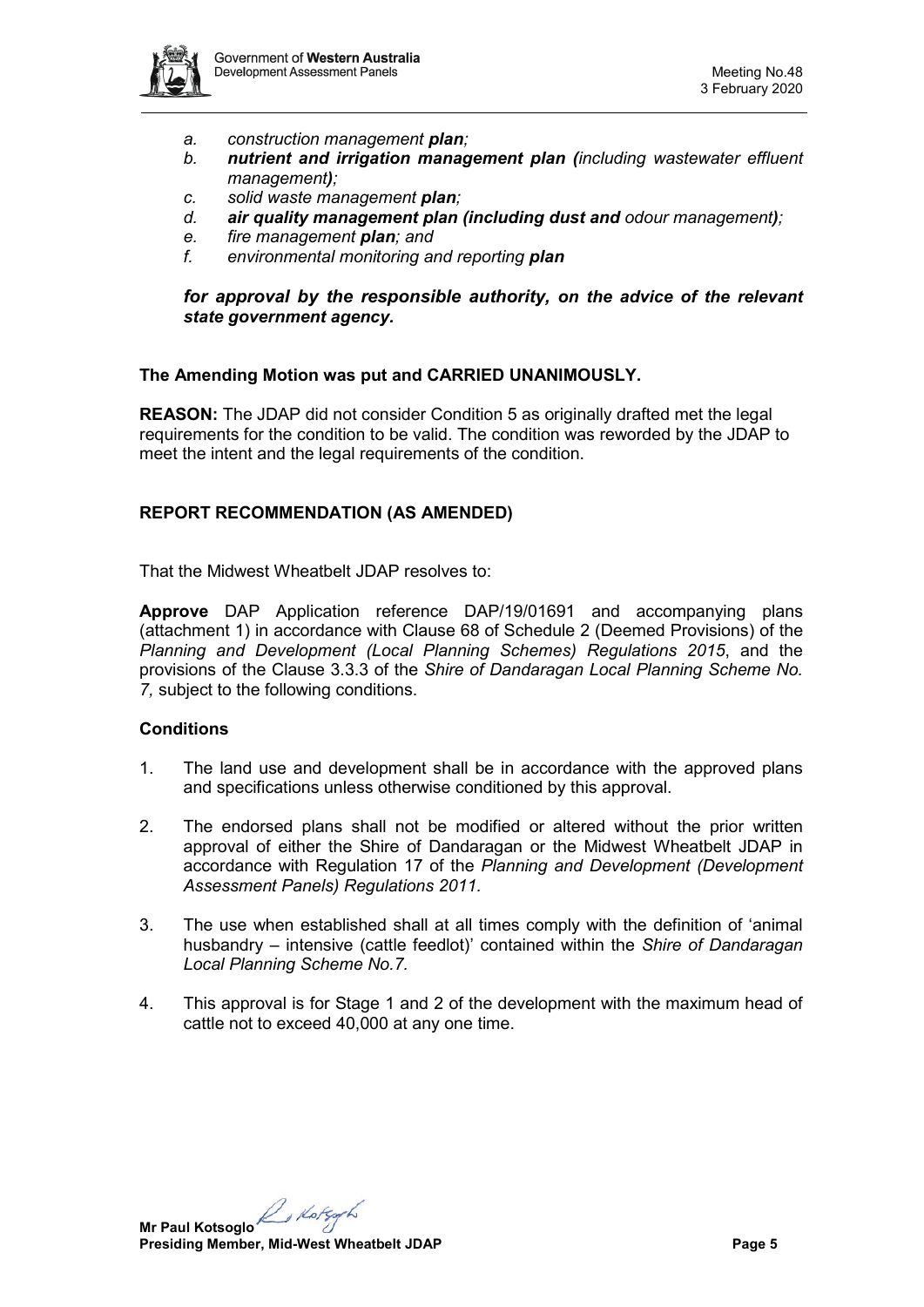

- 5. Prior to the completion of the use, the applicant shall supply, to the satisfaction of the responsible local government authority the following plans;
	- a. construction management plan;
	- b. nutrient and irrigation management plan (including wastewater effluent management);
	- c. solid waste management plan;
	- d. air quality management plan (including dust and odour management);
	- e. fire management plan; and
	- f. environmental monitoring and reporting plan;

on the advice of the relevant state government agency.

- 6. Prior to commencement of the use, crossovers, access and egress to the subject site and any associated road works shall be located and constructed to the satisfaction of the local government and include all necessary drainage and signage. Costs applicable to the construction of the access point/s onto the site and any related issues shall be borne by the proponent.
- 7. Prior to the commencement of the use, the road upgrades denoted in the Traffic Impact Assessment submitted by Roadswest Engineering Group are to be undertaken to the satisfaction of the responsible local government and Main Roads WA (where applicable). The apportionment of costs and responsibility for the road upgrades shall be agreed with the Shire of Dandaragan, on the advice of the responsible local government and Main Roads WA (where applicable).
- 8. A report detailing all activities and tonnages of livestock and materials transported to and from the facility for the financial year ending 30 June is to be submitted to each local government by 31 July each year.
- 9. The transportation of materials, goods and commodities to and from the development shall be conducted so that dust emissions have minimal impact on the locality.

#### **Advice Notes**

- 1. This is a development approval only. The applicant / landowner is advised that it is their responsibility to ensure that the proposed development complies with all other applicable legislation, local laws, licensing requirements and/or legal agreements that may relate to the development.
- 2. It is advised that the cattle feedlot should at all times comply with the *Biosecurity & Agriculture (Stable Fly) Management Plan 2013* in order to minimise the effects of stable flies on the community.
- *3.* The design and operation of the cattle feedlot is to be generally in accordance with the *National Guidelines for Beef Cattle Feedlots in Australia* and *National Beef Cattle Feedlot Environmental Code of Practice.*

**REASON:** The JDAP did not consider Condition 5 as originally drafted met the legal requirements for the condition to be valid. The condition was reworded by the JDAP to meet the intent and the legal requirements of the condition.

**The Report Recommendation (as amended) was put and CARRIED UNANIMOUSLY.**

**Mr Paul Kotsoglo**<br>Presiding **Presiding Member, Mid-West Wheatbelt JDAP Page 6**